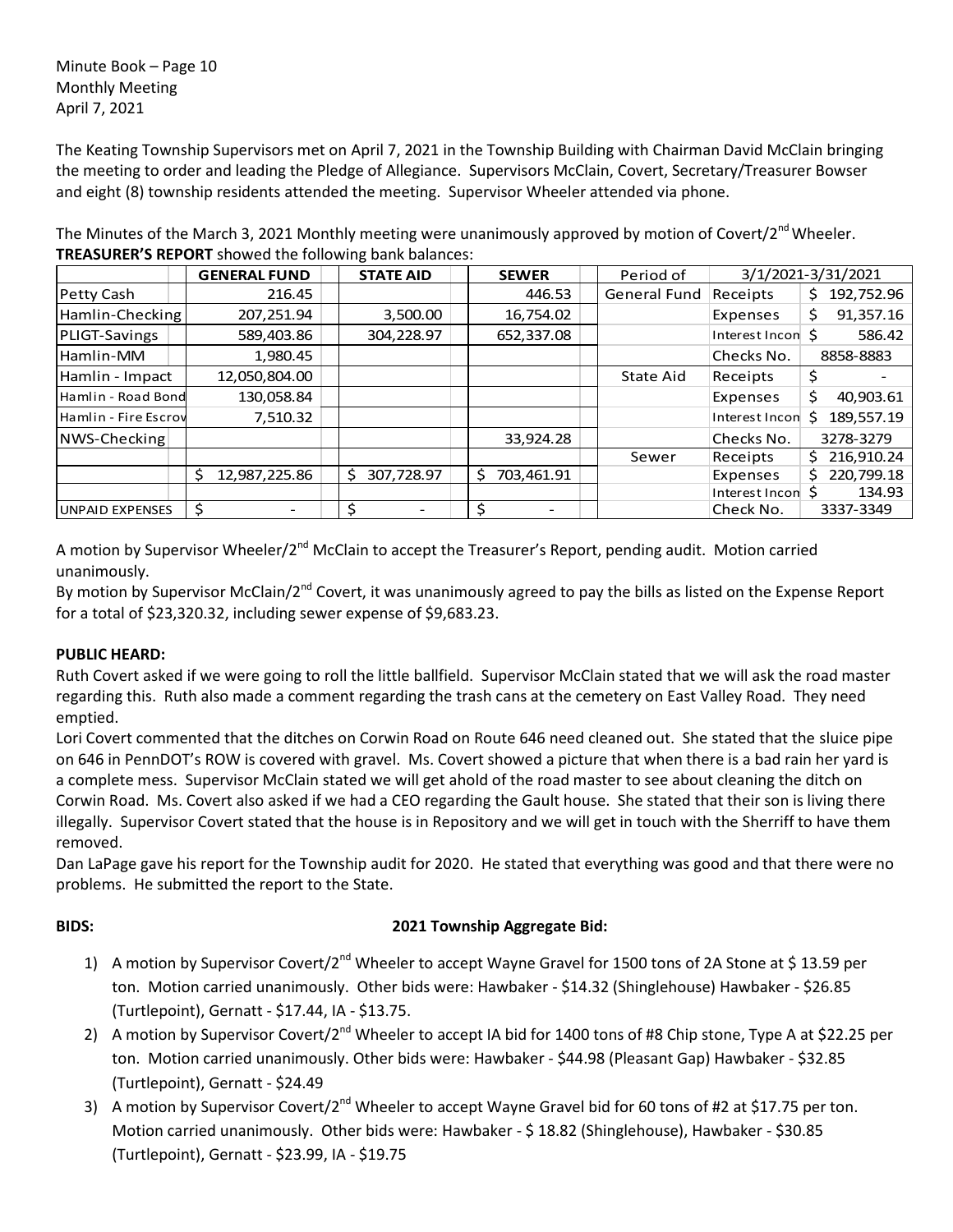# **2021 Township Pipe Bid:**

- 1) A motion by Supervisor Covert/2<sup>nd</sup> Wheeler to accept Catalone & Supply bid for 480' of 15", 460' of 18", 360' of 24" , 40' of 30" of Corrugated HDPE Smooth Bore Pipe, and 12-15", 12-18", 9-24" , 1 30" Corrugated HDPE Pipe Band, Smooth Bore. Motion carried unanimously.
- 2) A motion by Supervisor Covert/2<sup>nd</sup> Wheeler to accept Chemung bid for 71"X47"X40', 64"X43"X40', 24"X18"X40', Corrugated Aluminized Steel Squash Pipe. Motion carried unanimously.

# **2021 Township Truck Bid:**

1) A motion by Supervisor McClain/2<sup>nd</sup> Wheeler to accept Bobby Gearhart's Truck World bid for 2015 Dodge Truck for \$50,000.00. Motion carried unanimously. Other bids were Kightlinger - \$76,586

## **COMMUNICATIONS:**

- 1) Smethport fire department chief's report ~ March 2021
- 2) Hamlin Library March Report
- 3) PSATS news bulletin March
- 4) McKean County elections May 18, 2021
- 5) International Waxes Air Quality Permit Renewal
- 6) National Fuel Improvement Project
- 7) Workforce Solutions Co-Op Program

### **OLD BUSINESS:**

- 1) Supervisor McClain went over the Phase III update.
- 2) A motion by Supervisor McClain/2<sup>nd</sup> Wheeler to pay Requisition #65 in the amount of \$99,155.72. Motion carried unanimously.
- 3) A motion by Supervisor McClain/2<sup>nd</sup> Wheeler to accept E & M Engineers quote to survey the lot owned by the Township on Prospect Road. Motion carried unanimously.

### **NEW BUSINESS:**

- 1) A motion by Supervisor McClain/2<sup>nd</sup> Wheeler to advertise the bid for seal coat and tar and to advertise the bid for chip and grind projects. Motion carried unanimously.
- 2) A motion by Supervisor Covert/2<sup>nd</sup> Wheeler to hire Konzel Construction to repair the East Smethport Pump Station with giving us a scope of work with assessments on controls and pump upgrades along with the INI. Motion carried unanimously.
- 3) The supervisors discussed talking with Tyler Hannah or Tony Alfieri in doing a Resolution to have the Secretary/Treasurer file civil complaints without bringing to a meeting.
- 4) The supervisors discussed having a spring cleanup this year.
- 5) A motion by Supervisor Covert/2<sup>nd</sup> Wheeler to send Derek to Wastewater class in New Kensington. Motion carried unanimously.
- 6) A motion by Supervisor Wheeler/2<sup>nd</sup> Covert to rent and excavator from Foster Wineland for \$2,850 a month. Motion carried unanimously.
- 7) A motion by Supervisor McClain/2<sup>nd</sup> Wheeler to send a letter of support to the Economic Development for Broadband expansion. Motion carried unanimously.
- 8) A motion by Supervisor McClain/2<sup>nd</sup> Wheeler to give permission to PennDOT to use the Township ROW at Dugout Road. Motion carried unanimously.

NEXT MEETING: April 7, 2021 NEXT WORKSHOP September 23, 2021

ADJOURNMENT was heard at 7:34 pm.